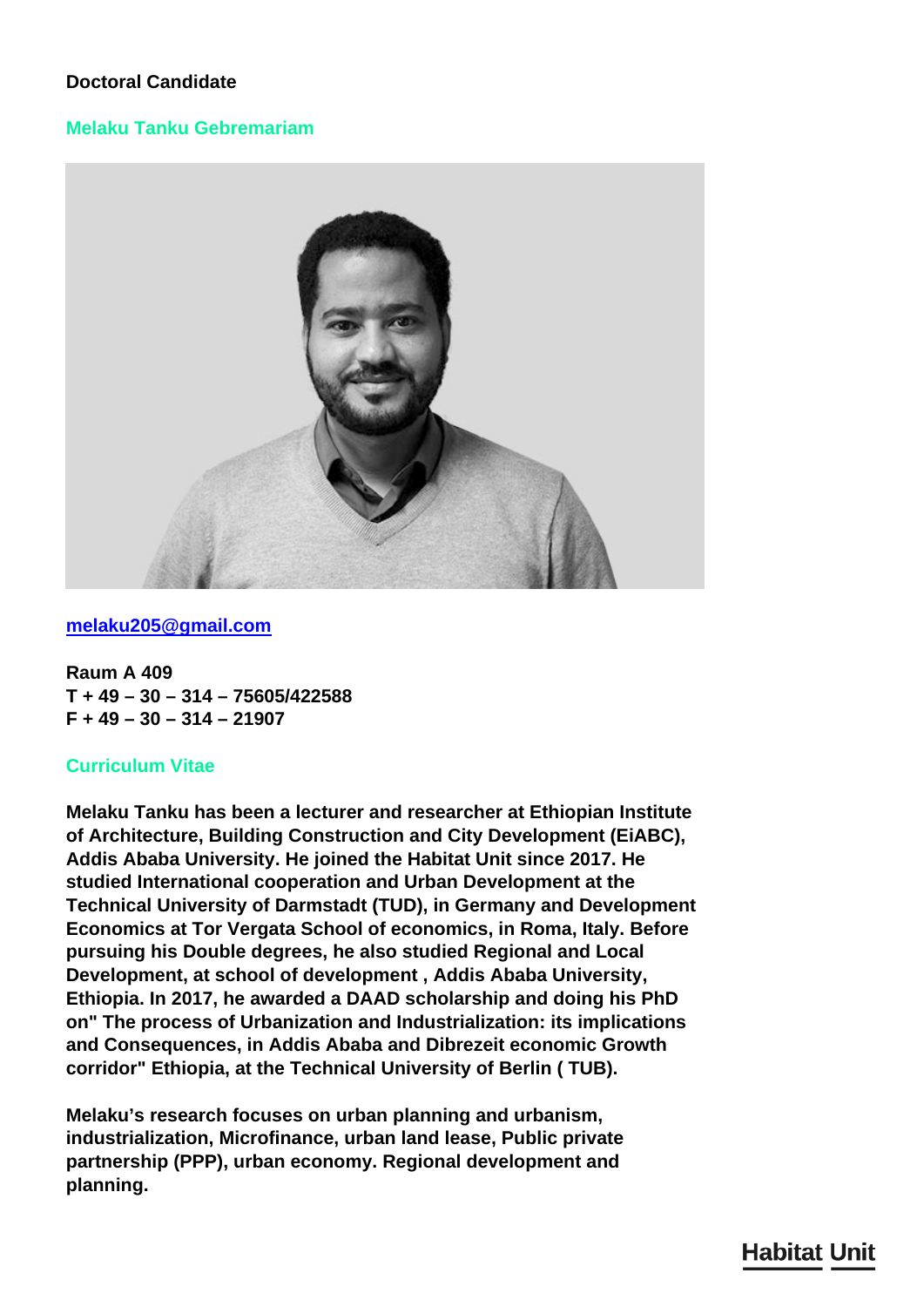**Melaku teaches at Ethiopian Institute of Architecture, Building Construction and City Development (EiABC), Addis Ababa University, courses including; Research methods, Introduction to economics, Urban economics, as well as doing researches. He has a wide range of experiences from working in different consulting firms. He has also worked as an Urban Local Economy Development (LED) specialist at Addis Ababa Master plan project office and participated in different thematic issues during the master plan preparation process.**

**He is currently doing a PhD research project and assisting a project "a multi-local study on the impacts of the global clothing industry on urban spaces and urban planning",which explores the spatial effects of industrial production and the role of urban planning at different locations of a transnational production network of the clothing industry.**

**During his studies he received grants from Erasmus Mundus and DAAD, Scholarship, and was engaged in different research task as independent consultant with a number of private consulting firms.**

# **Education**

### **2011 - 2012**

**M.Sc, in Development Economics, University of Rome, Tor Vergata, Italy. Master of Science (M. Sc.), Mundus Urbano - Erasmus Mundus double degree program**

#### **2010 - 2011**

**M.Sc, International Cooperation and Urban Development, Technical University of Darmstadt (TUD), Germany Master of Science (M. Sc.), Mundus Urbano - Erasmus Mundus double degree program**

#### **2005 - 2007**

**MA in Regional and Local development studies Addis Ababa University (AAU), Ethiopia**

#### **2000 - 2005**

**BA in geography and environmental studies (major study) Sociology and social anthropology studies (minor study) Addis Ababa University (AAU), Ethiopia**

**Employment History**

#### **Since 2013**

**Lecturer and Researcher**

**Habitat Unit**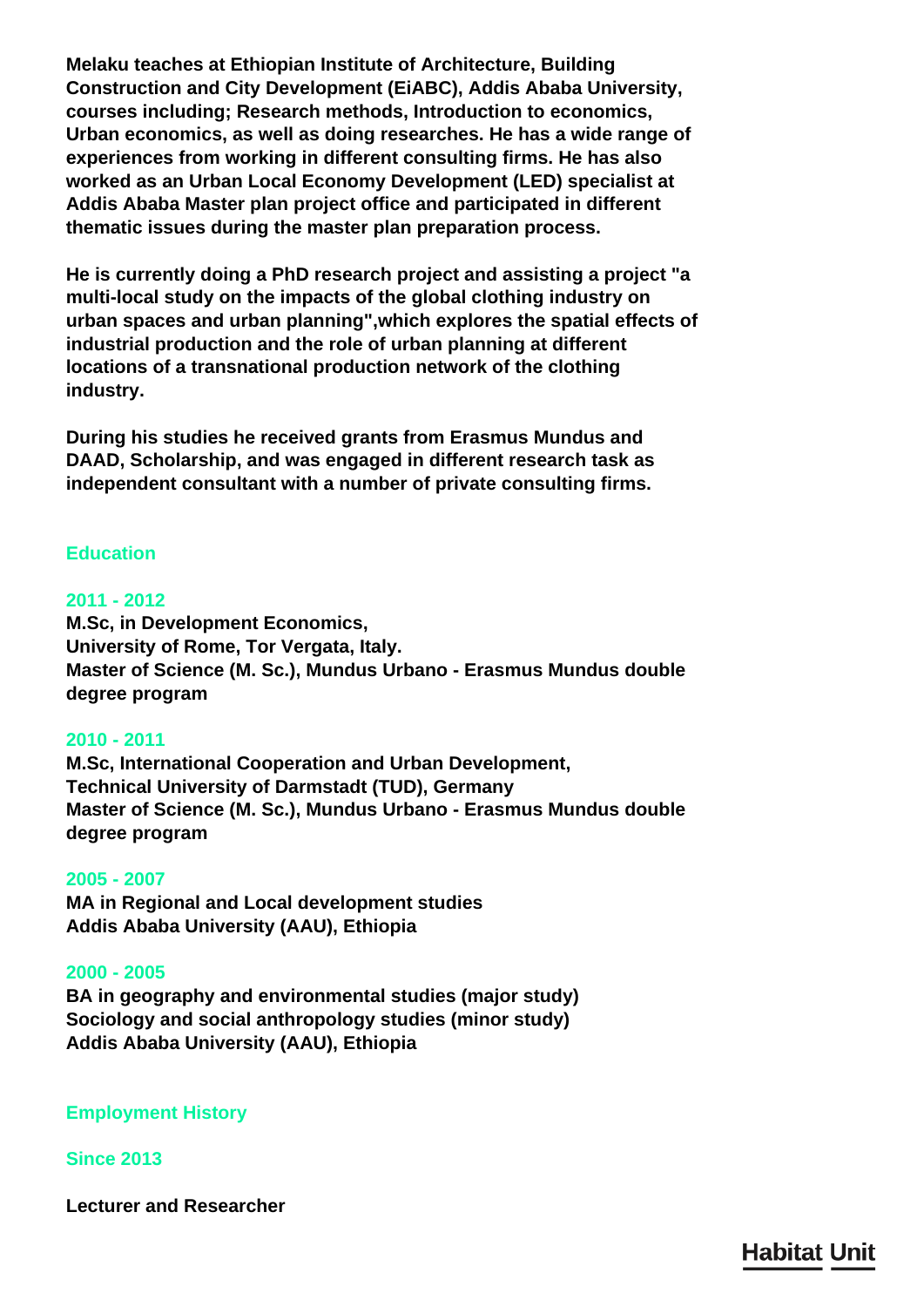**Ethiopian Institute of Architecture, Building Construction and City Development (EiABC), Addis Ababa University**

### **2012 - 2017**

**Urban Local Economic Development/LED/, Specialist Participated in a number of thematic issues including: Strategic plan and Local development plan preparation Addis Ababa City Planning Project Office**

#### **2008 - 2010**

**Lecturer and Researcher University of Gondar, Ethiopia**

#### **2006 - 2008**

**Freelance consultant Working as a researcher at private consulting firms**

#### **Research Projects**

#### **2017**

**Transnational production space : a multi-local study on the impacts of the global clothing industry on urban spaces and urban planning", which explores the spatial effects of industrial production and the role of urban planning at different locations of a transnational production network of the clothing industry, Habitat units, TUB**

#### **2017**

**Sourcing, Input Supply, and Linkages as Determinants of Investment in Manufacturing, independent consultant Ekuma Consultancy service plc, Addis Ababa Chamber of commerce as a main client.**

#### **2016**

**Public private partnership (PPP) modalities for parking development in the city of Addis Ababa: as an independent consultant Addis Ababa Transport Office as a client May, 2016**

#### **2015**

**[An impact of urban land lease policy on business sector and](http://addischamber.com/wp-content/uploads/2017/01/Urban-land-lease.pdf) [investment expansion:](http://addischamber.com/wp-content/uploads/2017/01/Urban-land-lease.pdf) conducted as an independent consultant Addis Ababa Chamber of commerce as a client.**

#### **2014**

**Local Economic Development Strategies (LED) for Addis Ababa, Addis Ababa Master Plan Project office.**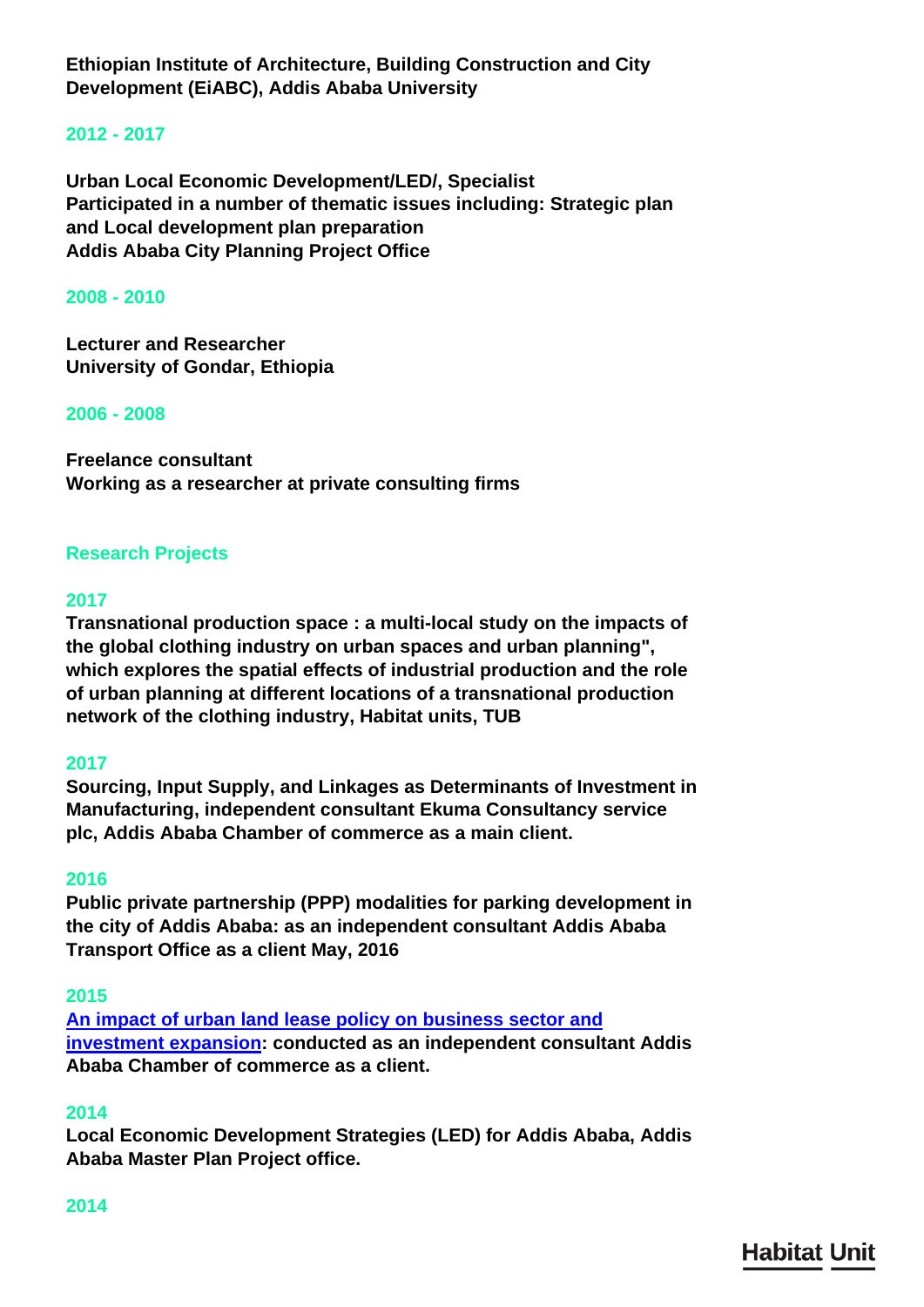**Evaluation of Dire Dawa city administration Integrated Development Plan (IDP): a team leader of the Urban and Municipal Finance sector.**

# **2013**

**Researcher, Socio‐Economic Sub‐theme: Infrastructure demand and supply gap analysis in 23 urban cities in Ethiopia: minister of urban development and work, June 2014.**

# **2011**

**Intervention project for city Alliance: The Case of Ledita sub city, Master's project in, International Cooperation and Urban Development, Technical University of Darmstadt (TUD), Germany.**

# **2008**

**[The Challenges of Microfinance Institutions in Domestic Savings](https://www.amazon.com/CHALLENGES-DOMESTIC-MICRO-SAVINGS-MOBILIZATION/dp/3639306643) [Mobilization:](https://www.amazon.com/CHALLENGES-DOMESTIC-MICRO-SAVINGS-MOBILIZATION/dp/3639306643) From the microfinance Institutions and Client perspectives .The Case of Addis Credit and Saving Institution (AdCSI), Addis Ababa, Ethiopia". Master's Thesis for M.A in Regional and Local Development Studies from AAU**

# **Teaching Activities**

# **2013**

**Introduction to economics, urban economics, Research methods, Urban development, At Ethiopian Institute of Architecture, Building Construction and City Development (EiABC), Addis Ababa University**

# **2008**

**Research methods, Regional and urban planning, Urban development, at University of Gondar, IN Ethiopia**

# **Publications**

# **Books**

**2008** *[The Challenges of Microfinance Institutions in Domestic Savings](https://www.amazon.com/CHALLENGES-DOMESTIC-MICRO-SAVINGS-MOBILIZATION/dp/3639306643) [Mobilization: From the microfinance Institutions and Client](https://www.amazon.com/CHALLENGES-DOMESTIC-MICRO-SAVINGS-MOBILIZATION/dp/3639306643) [perspectives .The Case of Addis Credit and Saving Institution](https://www.amazon.com/CHALLENGES-DOMESTIC-MICRO-SAVINGS-MOBILIZATION/dp/3639306643)* **(AdCSI), Addis Ababa, Ethiopia".**

# **Refereed articles**

**(2017) Public Private Partnership (PPP): The Timely Business Agenda,**  *Addis Ababa Chamber of commerce Monthly news paper* **contribution.**

**(2016) Land Lease Policy on Business and investment in Addis Ababa,**  *Addis Ababa Monthly News paper* **contribution (chamber of commerce).**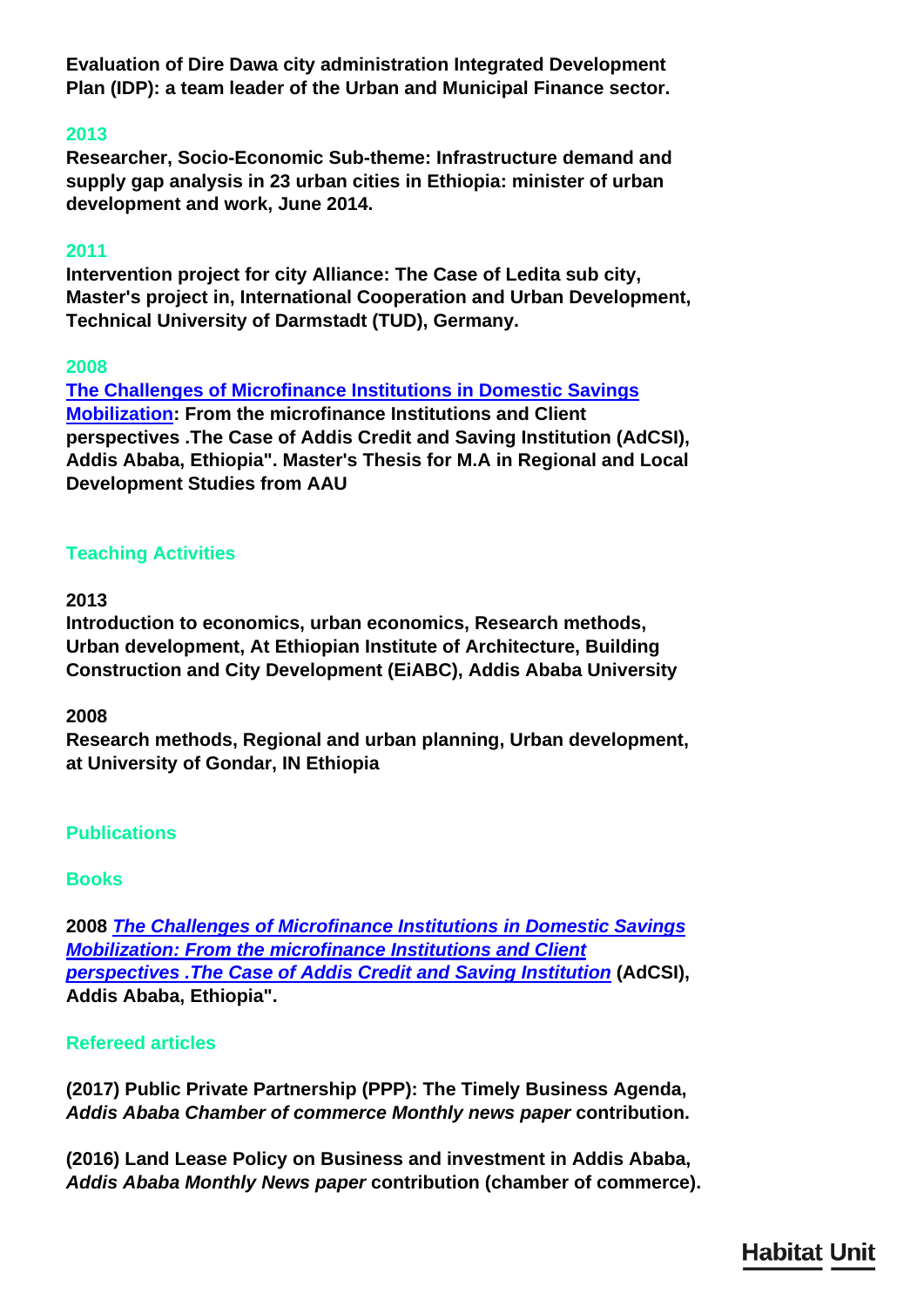**(2015) An impact of urban land lease policy on business sector and investment expansion:** *Addis Ababa Chamber of commerce Bulletin of Addis Ababa chamber***.**

### **Conferences**

**(2017)** *An impact of urban land lease policy on business sector and investment expansion***: Addis Ababa Chamber of commerce as a client. In Addis Ababa, Ethiopia.**

**(2017)** *Sourcing, Input Supply, and Linkages as Determinants of Investment in Manufacturing***, independent consultant Ekuma Consultancy service plc, Addis Ababa, Ethiopia.**

**(2016)** *Evaluation of Dire Dawa city administration Integrated Development Plan (IDP)***: Diredawa, in Ethiopia.**

**(2015)** *Leadership in context: Building Ethiopian/German relations at the work place***, center for creative leadership. Addis Ababa, Ethiopia.**

**(2014)** *Training for trainers /TOR/* **for master plan implementers at Adama city. Adama, Ethiopia.**

**(2012) seminar on** *south-south cooperation at FAO***, Rome, Italy.**

**(2012)** *Adult education program***, European union found in Adyaman ,Turkey.**

**(2011) workshop on** *Entrepreneurship creation at GTZ***, Frankfurt, Germany.**

#### **Invited lectures**

**(2011). The Challenges of Microfinance Institutions in Domestic Savings Mobilization: From the microfinance Institutions and Client perspectives .The Case of Addis Credit and Saving Institution (AdCSI), Addis Ababa, Ethiopia. Technical University of Darmstadt (TUD), Germany.**

**(2012). Cause and Consequences of Urban problems, the case of Addis Ababa, Ethiopia, in Turkey.**

**(2016). An impact of urban land lease policy on business sector and investment expansion, In Addis Ababa, Chamber of commerce.**